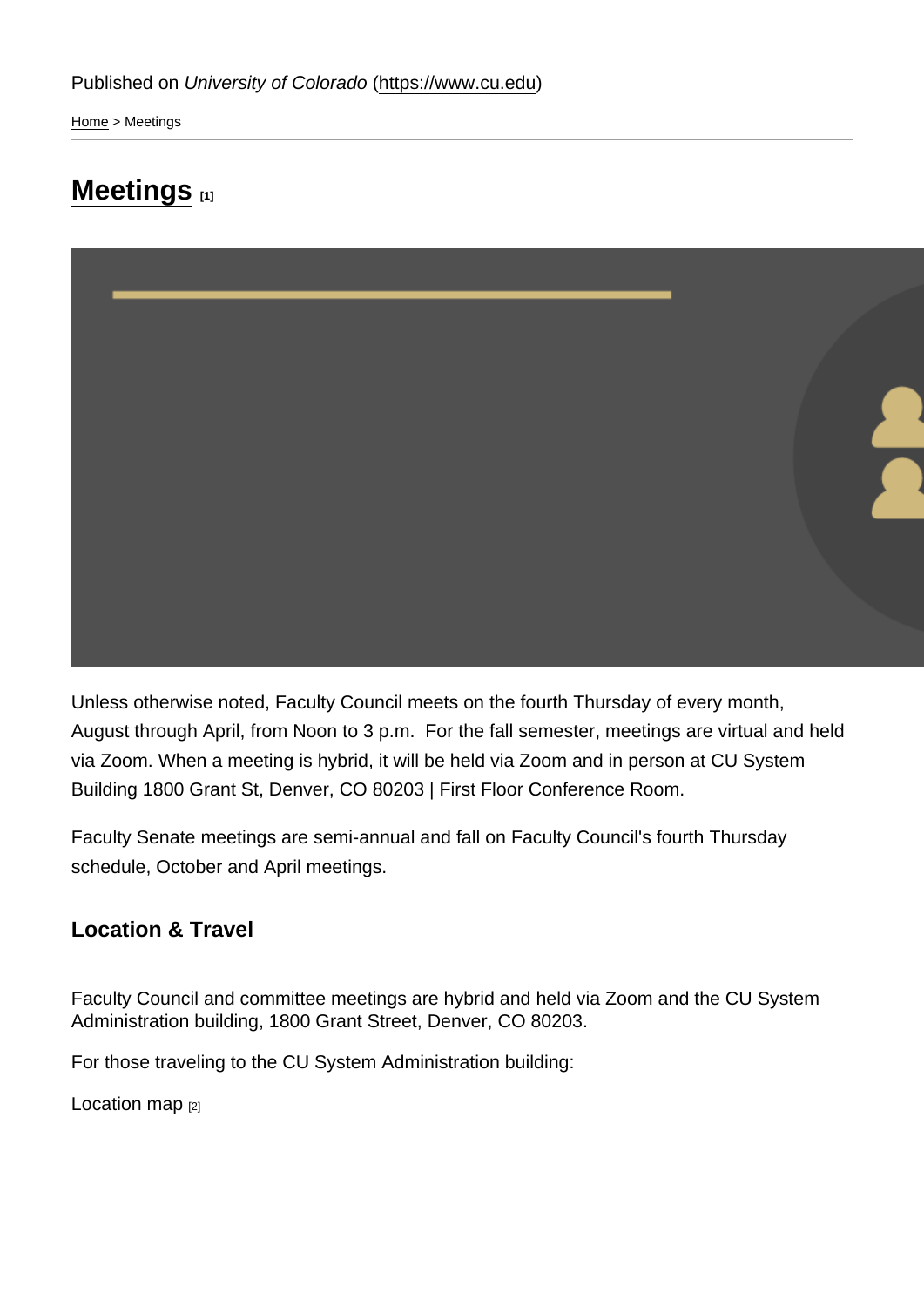## Public Transportation

The office at 1800 Grant is serviced by a number of bus routes, including bus routes 20, 28 and 32. In addition, the light rail has a D-Line stop a few blocks away at the corner of 20th and Welton Street.

From Boulder, the B/BF/BX lines take you into Downtown Denver at the Market Street Station. For walking directions to 1800 Grant, visit this site. Your trip along 16th Street can be expedited by taking the free "Mall Ride" to Tremont Place.

Visit RTD to find information on planning your trip to the Faculty Council via public transportation.

Reimbursement for Travel Expenses

Faculty Council members and its committee members may be reimbursed for their round trip travel and parking expenses to and from their home campus to the meeting site. Please contact the Faculty Council Administrator, [facultycouncil@cu.edu](mailto:facultycouncil@cu.edu) [3], for information on electronic reimbursement.

## Resolutions, Statements, & Memos AY 2017-22

## AY 2021-22

- [Resolution of Appreciation for Professor Joanne Addison](https://www.cu.edu/doc/fc-resolution-appreciation-joanne-addisonpdf) [4](8/26/2021)
- [Resolution Academic Freedom to Teach on Issues of Race, Ethnicity, Gender, Religion,](https://www.cu.edu/doc/fc-resolution-academic-freedomfinal5pdf)  [and Political Philosophy \(10/28/2021\)](https://www.cu.edu/doc/fc-resolution-academic-freedomfinal5pdf) [5]

## AY 2020-21

- [Memo: Regent Kroll's Resolution \(7/2/2020\)](https://www.cu.edu/doc/kroll-resolution-tt1pdf) [6]
- [Memo: The "Purple Ink" Protocol \(8/25/2020\)](https://www.cu.edu/doc/purple-ink-protocolpdf) [7]
- [Memo: Land Acknowledgement \(9/18/2020\)](https://www.cu.edu/doc/land-acknowledgment-fcpdf) [8]
- [Memo: White House Executive Order \(10/12/2020\)](https://www.cu.edu/doc/wh-exec-order-sept-22docx9pdf) [9]
- [Resolution: Open Meeting Law Provisions and Board of Regents \(10/26/2020\)](https://www.cu.edu/doc/open-meeting-resolution-final2pdf) [10]
- [Joint Resolution: Faculty Council and Staff Council re: Tuition Reimbursement](https://www.cu.edu/doc/final-fc-ucsc-joint-resolution-ja-fully-executedpdf)  [\(11/9/2020\)](https://www.cu.edu/doc/final-fc-ucsc-joint-resolution-ja-fully-executedpdf) [11]
- [Memo: Faculty Evaluations Conducted by the Office of Digital Education at the System](https://www.cu.edu/doc/faculty-evaluation-fc-finalpdf)  [Level \(12/18/2020\)](https://www.cu.edu/doc/faculty-evaluation-fc-finalpdf) [12]
- [Resolution on Reprimand of President Mark Kennedy \(4/1/2021\)](https://www.cu.edu/doc/fc-reprimand-final2pdf) [13]
- [Shared Governance Leadership EDI Action Plan Resolution \(5/6/2021\)](https://www.cu.edu/system/files/pages/1812-resolutions-memos-and-statements/docs/fc-edi-final_0.pdf) [14]

AY 2019-20

- Memo: Validity of Diversity Engagement Survey Administration  $(12/11/2019)$  [15]
- [Motion: Extend Term for Faculty Council Elected Members \(4/23/2020\)](https://www.cu.edu/doc/fc-motionextendterm-482020pdf) [16]
- [CREE Letter: To CU Community re: Black Lives Matter \(6/11/2020\)](https://www.cu.edu/doc/cree-blm-letterpdf) [17]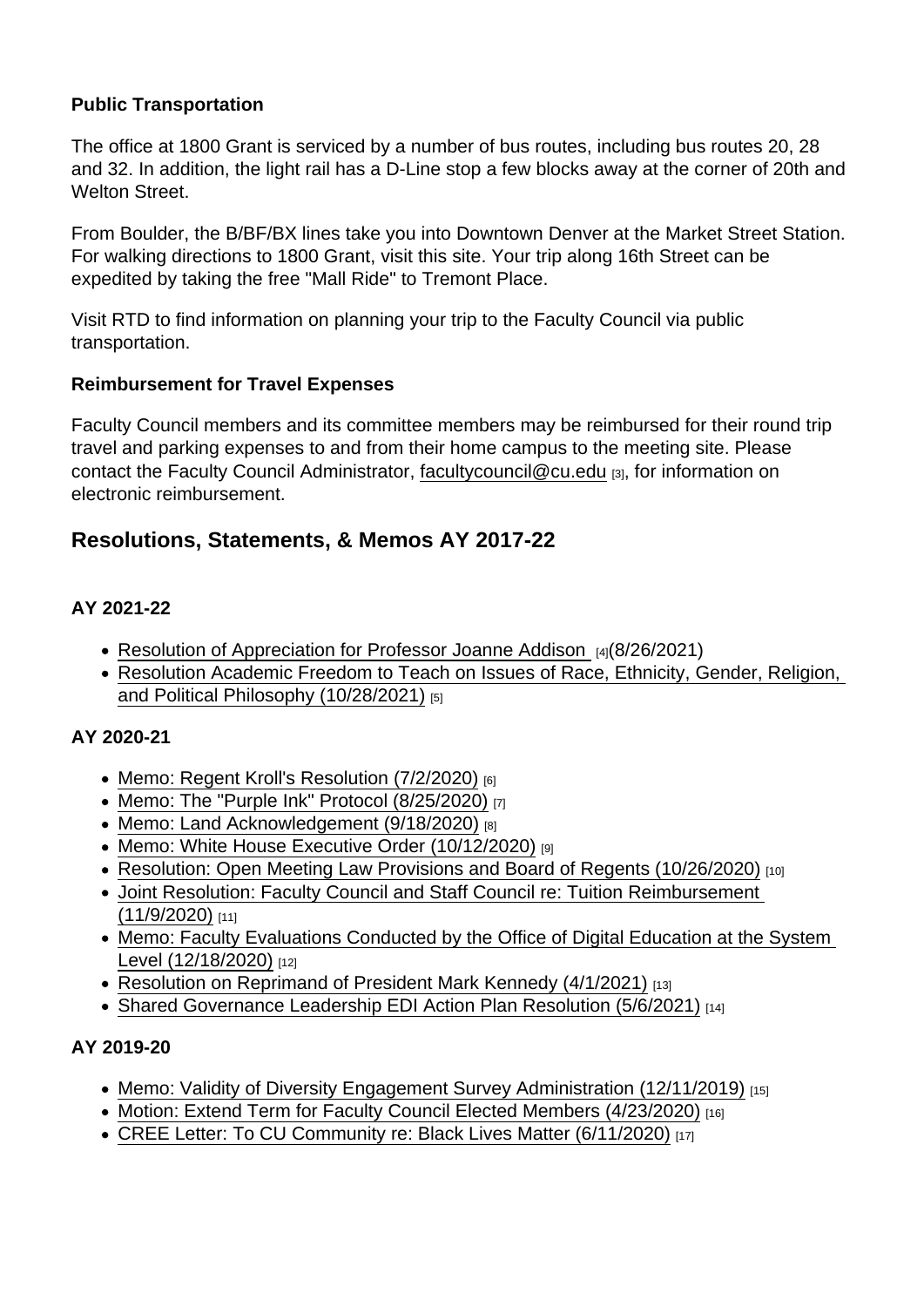AY 2018-19

- [EMAC Letter: To Presidential Search Member Selection Committee \(9/27/2018\)](https://www.cu.edu/doc/emac-support-cdo-presidential-search-committee-2018pdf) [18]
- [Memo: Our Next President \(10/4/2018\)](https://www.cu.edu/doc/our-next-presidentupdated-header-pg2pdf) [19]
- [Memo: Civics Literacy \(12/1/2018\)](https://www.cu.edu/doc/final-civics-fc-responsepdf) [20]
- [LGBTQ+ Committee Letter: To Board of Regents re: Presidential Search \(4/17/2019\)](https://www.cu.edu/doc/fc-lgbtq-statement-presidential-search-04172019pdf-1) [21]
- [Memo: CU Presidential Search \(4/24/2019\)](https://www.cu.edu/doc/fc-presidential-search-letter-final-04152019pdf-1) [22]
- [CREE Memo: To Incoming CU President Mark Kennedy \(5/22/2019\)](https://www.cu.edu/doc/memo-president-kennedypdf) [23]

#### AY 2017-18

- [Statement: On the Tumpkin Matter \(7/21/2017\)](https://www.cu.edu/doc/fcstatementtumpkin-matterpdf) [24]
- [LGBTQ+ Committee Statement: Regent Law Article 10 \(9/7/2017\)](https://www.cu.edu/doc/faculty-councillgbtq-statement09-06-2017pdf) [25]
- [Memo: Workplace Environments and Relations at CU \(4/30/2018\)](https://www.cu.edu/doc/fc-execworkplace-memoapril-2018finalpdf) [26]
- Meetings, AY 2021-22
- [Meetings, AY 2020-21](#page-3-0)
- [Meetings, AY 2019-20](#page-4-0)
- Meetings, AY 2018-19
- Meetings, AY 2017-18

[2021-22 Faculty Council and Committees Master Calendar](https://www.cu.edu/doc/faculty-council-master-schedule2020-21pdf-1) [27]

| <b>DATE</b>                                           | <b>TIME</b>      | <b>LOCATION</b>          | <b>AGENDA</b>          | <b>MINUTES</b> |
|-------------------------------------------------------|------------------|--------------------------|------------------------|----------------|
| August 26,<br>2021                                    | $12 - 3$<br>p.m. | Zoom Video<br>Conference | Agenda <sub>[28]</sub> | Minutes $1291$ |
| September 23,<br>2021                                 | $12 - 3$<br>p.m. | Zoom Video<br>Conference | Agenda [30]            | <b>Minutes</b> |
| October 28,<br>2021<br>(Faculty<br>Senate<br>Meeting) | $12 - 3$<br>p.m. | Zoom Video<br>Conference | Agenda $_{[31]}$       | <b>Minutes</b> |
| December 2,<br>2021                                   | $12 - 3$<br>p.m. | Zoom Video<br>Conference | Agenda                 | <b>Minutes</b> |
| January 27,<br>2022                                   | $12 - 3$<br>p.m. | Zoom Video<br>Conference | Agenda                 | <b>Minutes</b> |
| February 24,<br>2022                                  | $12 - 3$<br>p.m. | Zoom Video<br>Conference | Agenda                 | <b>Minutes</b> |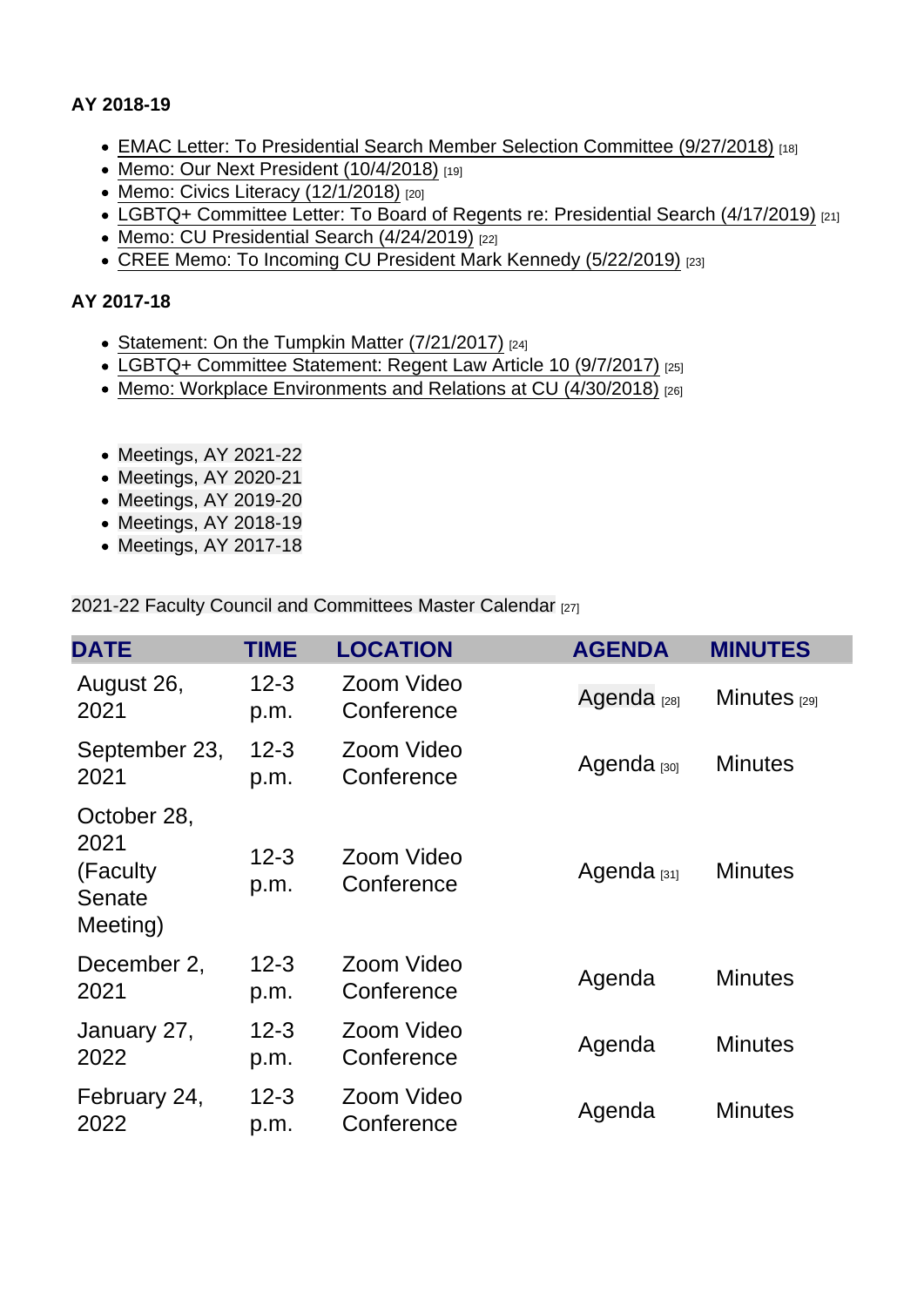<span id="page-3-0"></span>

| <b>DATE</b>                                         | <b>TIME</b>                  | <b>LOCATION</b>                                              | <b>AGENDA</b>          | <b>MINUTES</b>    |
|-----------------------------------------------------|------------------------------|--------------------------------------------------------------|------------------------|-------------------|
| March 31, 2022                                      | $12 - 3$<br>p.m.             | 1800 Grant St, 1st<br><b>Floor Conference</b><br>Room & Zoom | Agenda                 | <b>Minutes</b>    |
| April 28, 2022<br>(Faculty)<br>Senate<br>Meeting)   | $12 - 3$<br>p.m.             | 1800 Grant St, 1st<br><b>Floor Conference</b><br>Room & Zoom | Agenda                 | <b>Minutes</b>    |
| <b>DATE</b>                                         | <b>TIME</b>                  | <b>LOCATION</b>                                              | <b>AGENDA</b>          | <b>MINUTES</b>    |
| August 27, 2020                                     | 11:30<br>$a.m.-3$<br>p.m.    | Zoom Video<br>Conference                                     | Agenda <sub>[32]</sub> | Minutes $[33]$    |
| September 24,<br>2020                               | 10:00<br>$a.m.-1:30$<br>p.m. | Zoom Video<br>Conference                                     | Agenda <sub>[34]</sub> | Minutes $[35]$    |
| October 22,<br>2020<br>(Faculty)<br>Senate Meeting) | 12-3 p.m.                    | Zoom Video<br>Conference                                     | Agenda <sub>[36]</sub> | Minutes $[37]$    |
| December 3,<br>2020                                 | 12-3 p.m.                    | Zoom Video<br>Conference                                     | Agenda <sub>[38]</sub> | Minutes $_{[39]}$ |
| January 28,<br>2021                                 | 12-3 p.m.                    | Zoom Video<br>Conference                                     | Agenda <sub>[40]</sub> | Minutes [41]      |
| February 25,<br>2021                                | 12-3 p.m.                    | Zoom Video<br>Conference                                     | Agenda <sub>[42]</sub> | Minutes $[43]$    |
| March 18, 2021                                      | 12-3 p.m.                    | Zoom Video<br>Conference                                     | Agenda <sub>[44]</sub> | Minutes $[45]$    |
| April 22, 2021<br>(Faculty)<br>Senate Meeting)      | 12-3 p.m.                    | Zoom Video<br>Conference                                     | Agenda <sub>[46]</sub> | Minutes $[47]$    |
| May 6, 2021                                         | 12-3 p.m.                    | Zoom Video<br>Conference                                     | Agenda <sub>[48]</sub> | Minutes $[49]$    |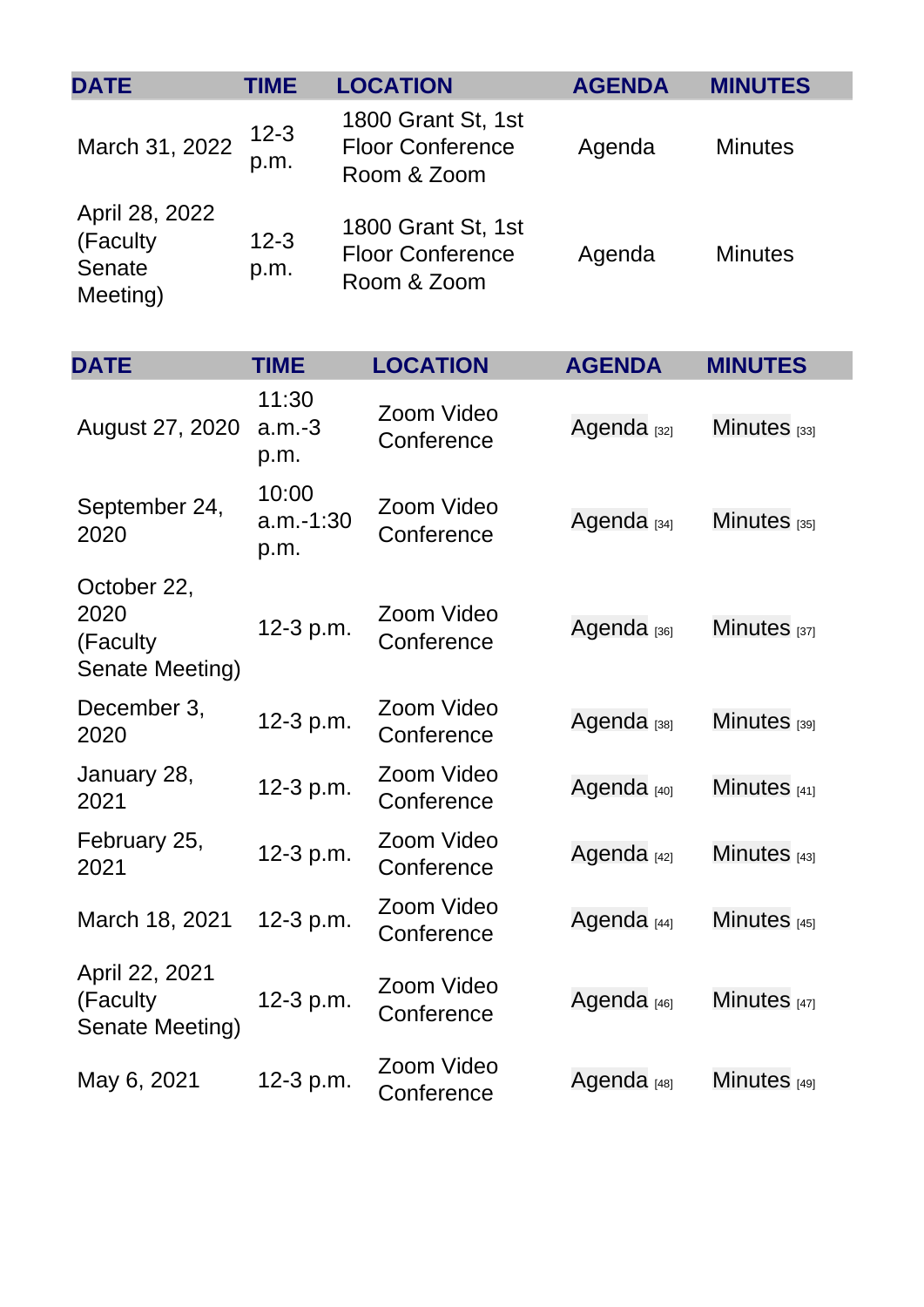<span id="page-4-0"></span>

| <b>DATE</b>                                            | <b>TIME</b>             | <b>LOCATION</b>                                         | <b>AGENDA</b>          | <b>MINUTES</b>    |
|--------------------------------------------------------|-------------------------|---------------------------------------------------------|------------------------|-------------------|
| August 29,<br>2019                                     | 11<br>$a.m. -3$<br>p.m. | 1800 Grant St, First<br><b>Floor Conference</b><br>Room | Agenda <sub>[50]</sub> | Minutes $[51]$    |
| September 26,<br>2019                                  | $12 - 3$<br>p.m.        | 1800 Grant St, First<br><b>Floor Conference</b><br>Room | Agenda <sub>[52]</sub> | Minutes $[53]$    |
| October 24,<br>2019<br>(Faculty)<br>Senate<br>Meeting) | $12 - 3$<br>p.m.        | 1800 Grant St, First<br><b>Floor Conference</b><br>Room | Agenda <sub>[54]</sub> | Minutes $_{[55]}$ |
| December 5,<br>2019                                    | $12 - 3$<br>p.m.        | 1800 Grant St, First<br><b>Floor Conference</b><br>Room | Agenda <sub>[56]</sub> | Minutes $[57]$    |
| January 23,<br>2020                                    | $12 - 3$<br>p.m.        | 1800 Grant St, First<br><b>Floor Conference</b><br>Room | Agenda <sub>[58]</sub> | Minutes $[59]$    |
| March 5, 2020                                          | $12 - 3$<br>p.m.        | 1800 Grant St, First<br><b>Floor Conference</b><br>Room | Agenda <sub>[60]</sub> | Minutes $[61]$    |
| April 23, 2020<br>(Faculty<br>Senate<br>Meeting)       | $12 - 3$<br>p.m.        | Zoom Video<br>Conference                                | Agenda <sub>[62]</sub> | Minutes $[63]$    |
| May 14, 2020                                           | $12 - 3$<br>p.m.        | Zoom Video<br>Conference                                | Agenda <sub>[64]</sub> | Minutes $[65]$    |
| <b>DATE</b>                                            | <b>TIME</b>             | <b>LOCATION</b>                                         | <b>AGENDA</b>          | <b>MINUTES</b>    |
| August 30,<br>2018                                     | $12 - 3$<br>p.m.        | 1800 Grant St, 1st<br><b>Floor Conference</b><br>Room   | Agenda <sub>[66]</sub> | Minutes $_{[67]}$ |
| September 27,<br>2018                                  | $12 - 3$<br>p.m.        | 1800 Grant St, 1st<br><b>Floor Conference</b><br>Room   | Agenda <sub>[68]</sub> | Minutes $[69]$    |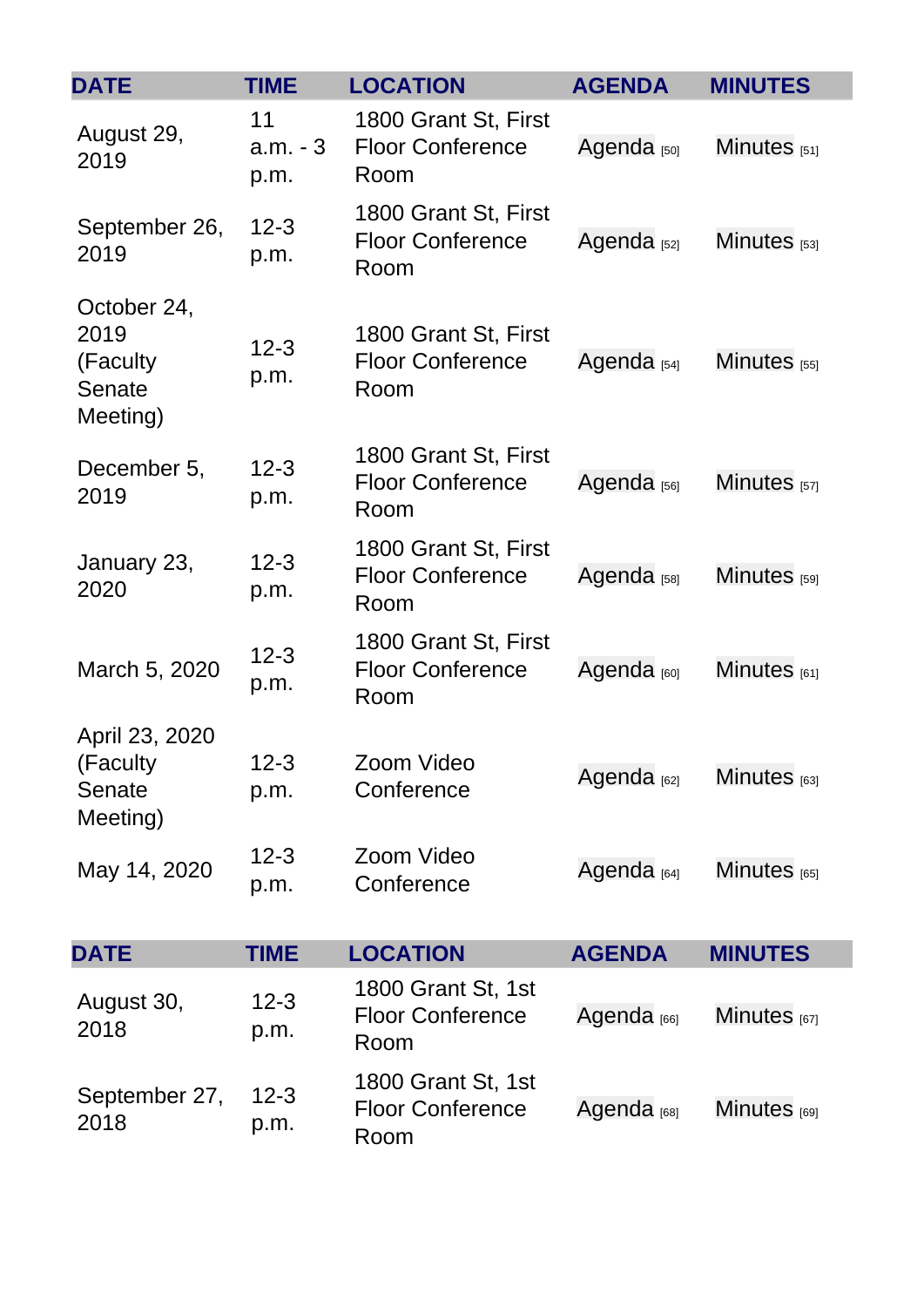| <b>DATE</b>                                             | <b>TIME</b>             | <b>LOCATION</b>                                       | <b>AGENDA</b>          | <b>MINUTES</b>    |
|---------------------------------------------------------|-------------------------|-------------------------------------------------------|------------------------|-------------------|
| October 25,<br>2018                                     | $1:30-$<br>3:30<br>p.m. | 1800 Grant St, 1st<br><b>Floor Conference</b><br>Room | Agenda <sub>[70]</sub> | Minutes $[71]$    |
| November 29,<br>2018<br>(Faculty)<br>Senate<br>Meeting) | $12 - 3$<br>p.m.        | 1800 Grant St, 1st<br><b>Floor Conference</b><br>Room | Agenda <sub>[72]</sub> | Minutes $[73]$    |
| January 24,<br>2019                                     | $12 - 3$<br>p.m.        | 1800 Grant St, 1st<br><b>Floor Conference</b><br>Room | Agenda <sub>[74]</sub> | Minutes $_{[75]}$ |
| February 28,<br>2019                                    | $12 - 3$<br>p.m.        | 1800 Grant St, 5th<br><b>Floor Conference</b><br>Room | Agenda <sub>[76]</sub> | Minutes [77]      |
| March 14, 2019                                          | $12 - 3$<br>p.m.        | 1800 Grant St, 1st<br><b>Floor Conference</b><br>Room | Agenda <sub>[78]</sub> | Minutes [79]      |
| April 25, 2019<br>(Faculty)<br>Senate<br>Meeting)       | $12 - 3$<br>p.m.        | 1800 Grant St, 1st<br><b>Floor Conference</b><br>Room | Agenda <sub>[80]</sub> | Minutes $_{[81]}$ |

| <b>DATE</b>           | TIME             | <b>LOCATION</b>                                       | <b>AGENDA</b>          | <b>MINUTES</b>          |
|-----------------------|------------------|-------------------------------------------------------|------------------------|-------------------------|
| August 31,<br>2017    | $12 - 3$<br>p.m. | 1800 Grant St, 1st<br><b>Floor Conference</b><br>Room | Agenda <sub>[82]</sub> | Minutes <sub>[83]</sub> |
| September 28,<br>2017 | $12 - 3$<br>p.m. | 1800 Grant St, 1st<br><b>Floor Conference</b><br>Room | Agenda <sub>[84]</sub> | Minutes $_{[85]}$       |
| October 26,<br>2017   | $12 - 3$<br>p.m. | 1800 Grant St, 1st<br><b>Floor Conference</b><br>Room | Agenda <sub>[86]</sub> | Minutes $_{[87]}$       |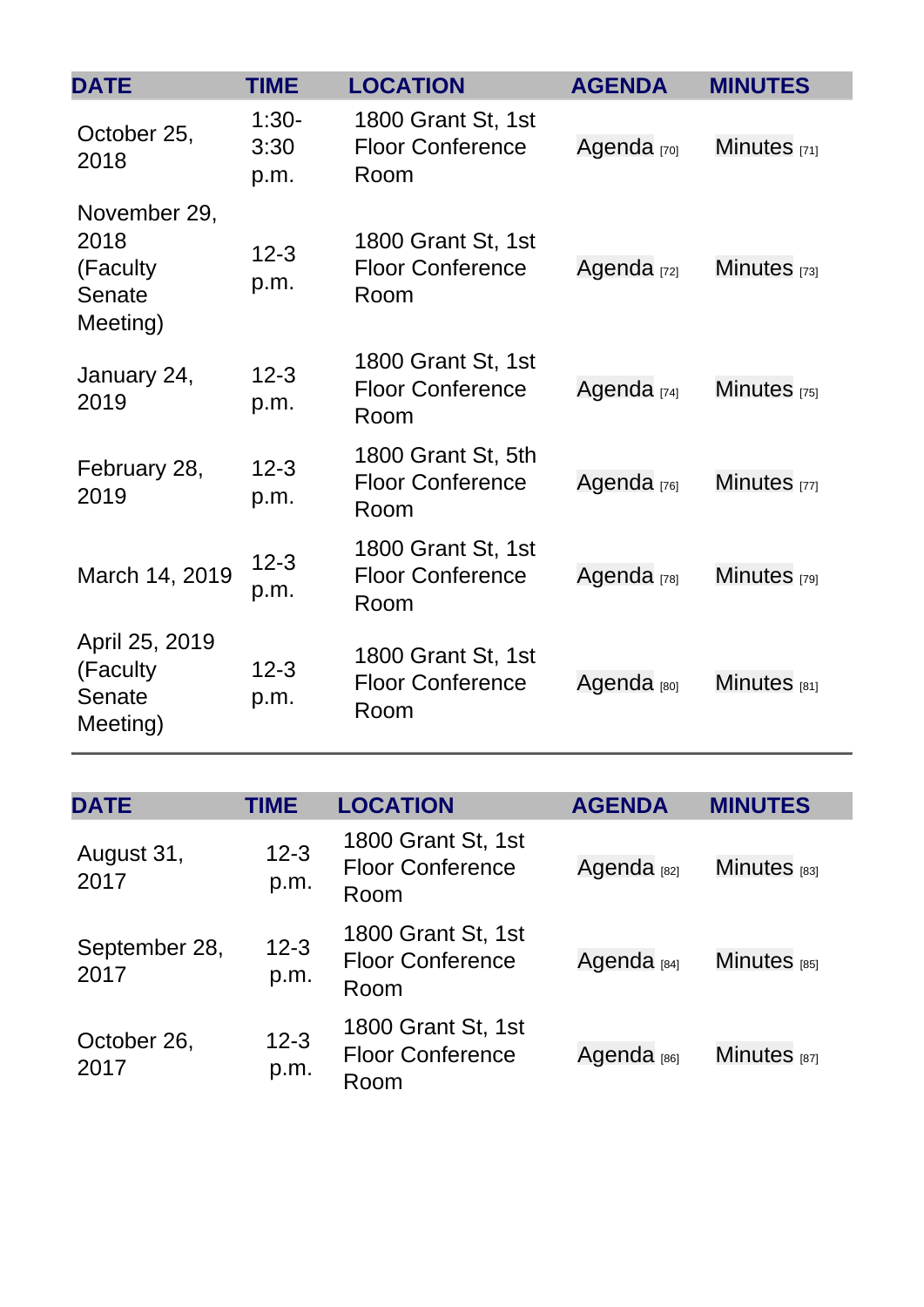| <b>DATE</b>                                             | <b>TIME</b>      | <b>LOCATION</b>                                       | <b>AGENDA</b>          | <b>MINUTES</b>   |
|---------------------------------------------------------|------------------|-------------------------------------------------------|------------------------|------------------|
| November 30,<br>2017<br>(Faculty)<br>Senate<br>Meeting) | $12 - 3$<br>p.m. | Warwick Hotel, 1776<br>Grant St, Denver, CO<br>80203  | Agenda <sub>[88]</sub> | Minutes [89]     |
| January 25,<br>2018                                     | $12 - 3$<br>p.m. | 1800 Grant St, 1st<br><b>Floor Conference</b><br>Room | Agenda [90]            | Minutes [91]     |
| February 15,<br>2018                                    | $12 - 3$<br>p.m. | 1800 Grant St, 1st<br><b>Floor Conference</b><br>Room | Agenda <sub>[92]</sub> | $Minutes$ [93]   |
| March 15, 2018                                          | $12 - 3$<br>p.m. | 1800 Grant St, 1st<br><b>Floor Conference</b><br>Room | Agenda <sub>[94]</sub> | $Minutes$ [95]   |
| April 26, 2018<br>(Faculty)<br>Senate<br>Meeting)       | $12 - 3$<br>p.m. | 1800 Grant St, 1st<br><b>Floor Conference</b><br>Room | Agenda [96]            | Minutes [97]     |
| May 3, 2018                                             | $12 - 3$<br>p.m. | 1800 Grant St, 1st<br><b>Floor Conference</b><br>Room | Agenda <sub>[98]</sub> | $Minutes_{[99]}$ |

Visit the [Archives Document Search page](https://www.cu.edu/faculty/docs) [100] to view all other past meeting minutes, agendas, resolutions, statements, and/or memos.

#### Groups audience:

Faculty Senate | Faculty Council

Source URL: https://www.cu.edu/faculty/faculty-council/meetings

Links

[1] https://www.cu.edu/faculty/faculty-council/meetings

[2] https://goo.gl/maps/XVvifgmdbcfg5DaL8

[3] mailto:facultycouncil@cu.edu

[4] https://www.cu.edu/doc/fc-resolution-appreciation-joanne-addisonpdf

[5] https://www.cu.edu/doc/fc-resolution-academic-freedomfinal5pdf

[6] https://www.cu.edu/doc/kroll-resolution-tt1pdf

[7] https://www.cu.edu/doc/purple-ink-protocolpdf

[8] https://www.cu.edu/doc/land-acknowledgment-fcpdf

[9] https://www.cu.edu/doc/wh-exec-order-sept-22docx9pdf

[10] https://www.cu.edu/doc/open-meeting-resolution-final2pdf

[11] https://www.cu.edu/doc/final-fc-ucsc-joint-resolution-ja-fully-executedpdf

[12] https://www.cu.edu/doc/faculty-evaluation-fc-finalpdf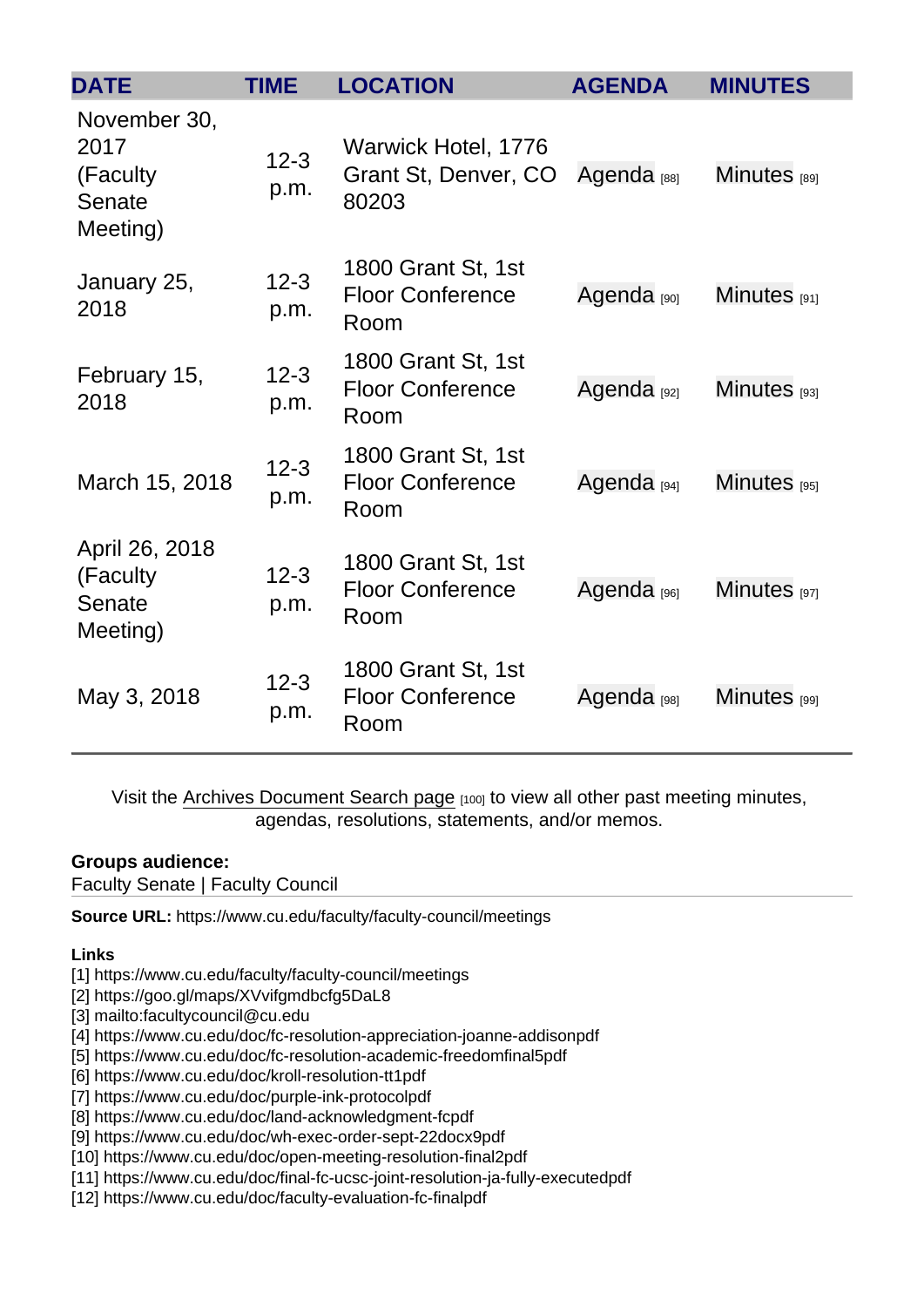[14] https://www.cu.edu/system/files/pages/1812-resolutions-memos-and-statements/docs/fc-edifinal\_0.pdf [15] https://www.cu.edu/doc/des-fc-memo-finalpdf [16] https://www.cu.edu/doc/fc-motionextendterm-482020pdf [17] https://www.cu.edu/doc/cree-blm-letterpdf [18] https://www.cu.edu/doc/emac-support-cdo-presidential-search-committee-2018pdf [19] https://www.cu.edu/doc/our-next-presidentupdated-header-pg2pdf [20] https://www.cu.edu/doc/final-civics-fc-responsepdf [21] https://www.cu.edu/doc/fc-lgbtq-statement-presidential-search-04172019pdf-1 [22] https://www.cu.edu/doc/fc-presidential-search-letter-final-04152019pdf-1 [23] https://www.cu.edu/doc/memo-president-kennedypdf [24] https://www.cu.edu/doc/fcstatementtumpkin-matterpdf [25] https://www.cu.edu/doc/faculty-councillgbtq-statement09-06-2017pdf [26] https://www.cu.edu/doc/fc-execworkplace-memoapril-2018finalpdf [27] https://www.cu.edu/doc/faculty-council-master-schedule2020-21pdf-1 [28] https://www.cu.edu/doc/fc-agendaaug-2021pdf [29] https://www.cu.edu/doc/fc-aug-21minutes-apprvdpdf-2 [30] https://www.cu.edu/doc/fc-agendasept-2021pdf [31] https://www.cu.edu/doc/fs-agendaoct-2021pdf-1 [32] https://www.cu.edu/doc/fc-agendaaug-2020pdf [33] https://www.cu.edu/doc/fc-minutesaug2020pdf [34] https://www.cu.edu/doc/fc-agendasept2020pdf [35] https://www.cu.edu/doc/fc-minutessept2020pdf [36] https://www.cu.edu/doc/fs-agendaoct-2020pdf [37] https://www.cu.edu/doc/fs-minutesoct2020pdf [38] https://www.cu.edu/doc/fc-agendadec2020pdf [39] https://www.cu.edu/doc/fc-minutesdec2020pdf [40] https://www.cu.edu/doc/fc-agendajan21pdf [41] https://www.cu.edu/doc/fc-minutesjan2021pdf [42] https://www.cu.edu/doc/fc-agendafeb21pdf [43] https://www.cu.edu/doc/fc-minutesfeb2021pdf [44] https://www.cu.edu/doc/revised-fc-agendamarch21pdf [45] https://www.cu.edu/doc/fc-minutesmarch2021pdf [46] https://www.cu.edu/doc/fs-agendaapril2021pdf [47] https://www.cu.edu/doc/fs-minutesapril2021pdf [48] https://www.cu.edu/doc/fc-agendamay21pdf [49] https://www.cu.edu/doc/fc-minutesmay2021pdf [50] https://www.cu.edu/system/files/pages/297694-meetings/docs/fc-agenda-aug-2019-updated.pdf [51] https://www.cu.edu/system/files/pages/297694-meetings/docs/fc-minutes-aug-2019.pdf [52] https://www.cu.edu/system/files/pages/297694-meetings/docs/fc-agenda-sept-2019-updated.pdf [53] https://www.cu.edu/system/files/pages/297694-meetings/docs/fc-minutes-sept-2019.pdf [54] https://www.cu.edu/system/files/pages/297694-meetings/docs/fs-agenda-oct-2019.pdf [55] https://www.cu.edu/system/files/pages/297694-meetings/docs/faculty-senate-minutes-oct-2019.pdf [56] https://www.cu.edu/doc/fc-agendadec-2019pdf [57] https://www.cu.edu/doc/fc-minutesdec-2019pdf [58] https://www.cu.edu/doc/fc-agendajan-2020pdf [59] https://www.cu.edu/doc/fc-minutesjan-2020pdf-1 [60] https://www.cu.edu/doc/fc-agendamarch-2020pdf [61] https://www.cu.edu/doc/fc-minutesmarch2020pdf [62] https://www.cu.edu/doc/fs-agendaapril-2020pdf [63] https://www.cu.edu/doc/fs-minutesapril2020pdf [64] https://www.cu.edu/doc/fc-agendamay-2020pdf [65] https://www.cu.edu/doc/fc-minutesmay2020pdf [66] https://www.cu.edu/system/files/pages/297694-meetings/docs/fc-august-2018-agenda.pdf [67] https://www.cu.edu/system/files/pages/297694-meetings/docs/fc-august-2018-minutes.pdf

[13] https://www.cu.edu/doc/fc-reprimand-final2pdf